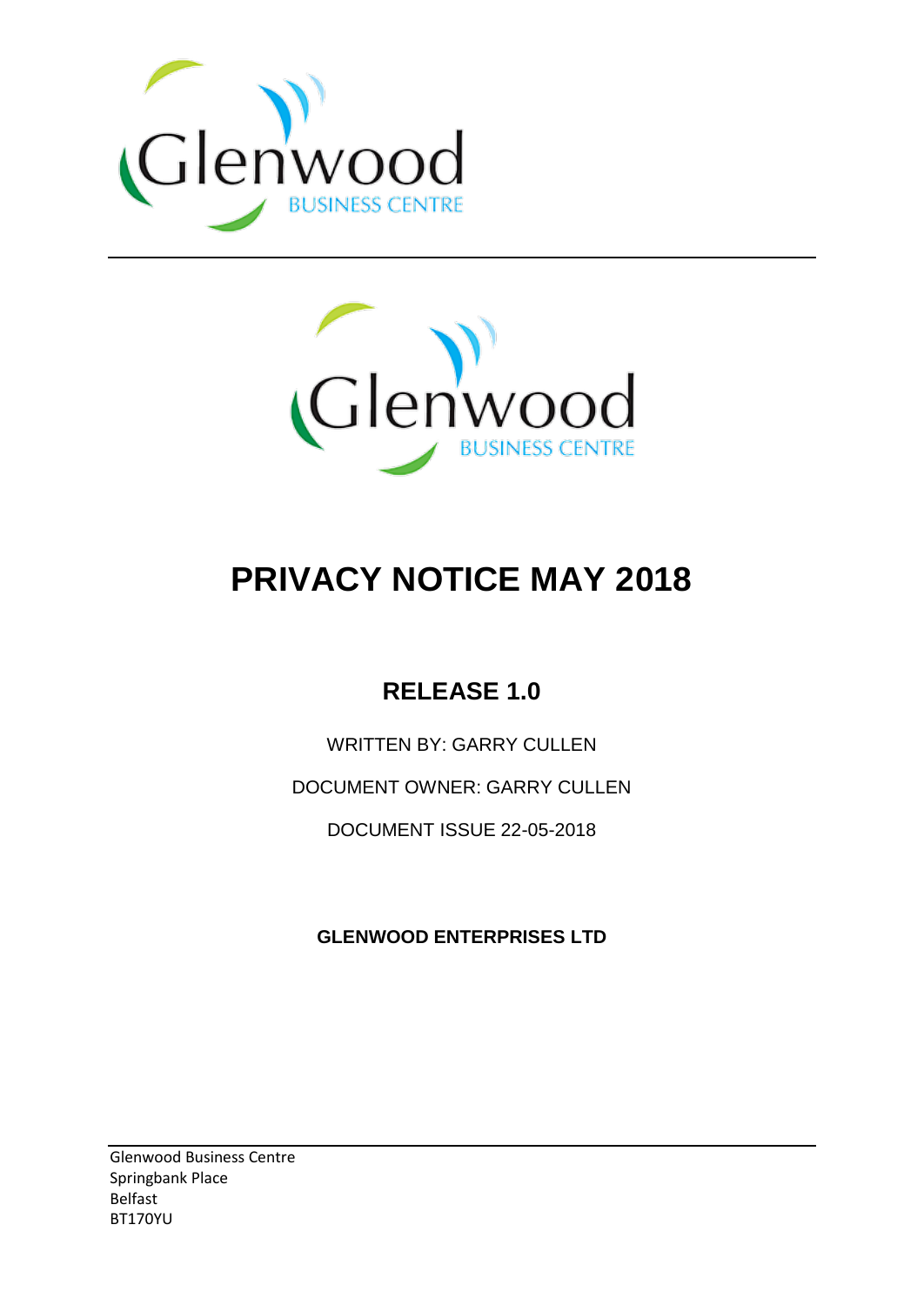

#### **BACKGROUND:**

1. **Glenwood Enterprises Ltd** understands that your privacy is important to you and that you care about how your personal data is used. We respect and value the privacy of all of our clients and will only collect and use personal data in ways that are described here, and in a way, that is consistent with our obligations and your rights under the law.

#### **Information About us.**

Glenwood Enterprises Ltd

Glenwood Business Centre Springbank Place Belfast BT17 0YU

Data Protection Officer. Martina Walsh

Email address: [martina@glenwoodbc.com](mailto:martina@glenwoodbc.com)

Telephone number: 02890610311

#### 2. **What Does This Notice Cover?**

This Privacy Information explains how we use your personal data: how it is collected, how it is held, and how it is processed. It also explains your rights under the law relating to your personal data.

#### 3. **What is Personal Data?**

Personal data is defined by the General Data Protection Regulation (EU Regulation 2016/679) (the "GDPR") as 'any information relating to an identifiable person who can be directly or indirectly identified in particular by reference to an identifier'.

Personal data is, in simpler terms, any information about you that enables you to be identified. Personal data covers obvious information such as your name and contact details, but it also covers less obvious information such as identification numbers, and other online identifiers.

The personal data that we use is set out in Part 5, below.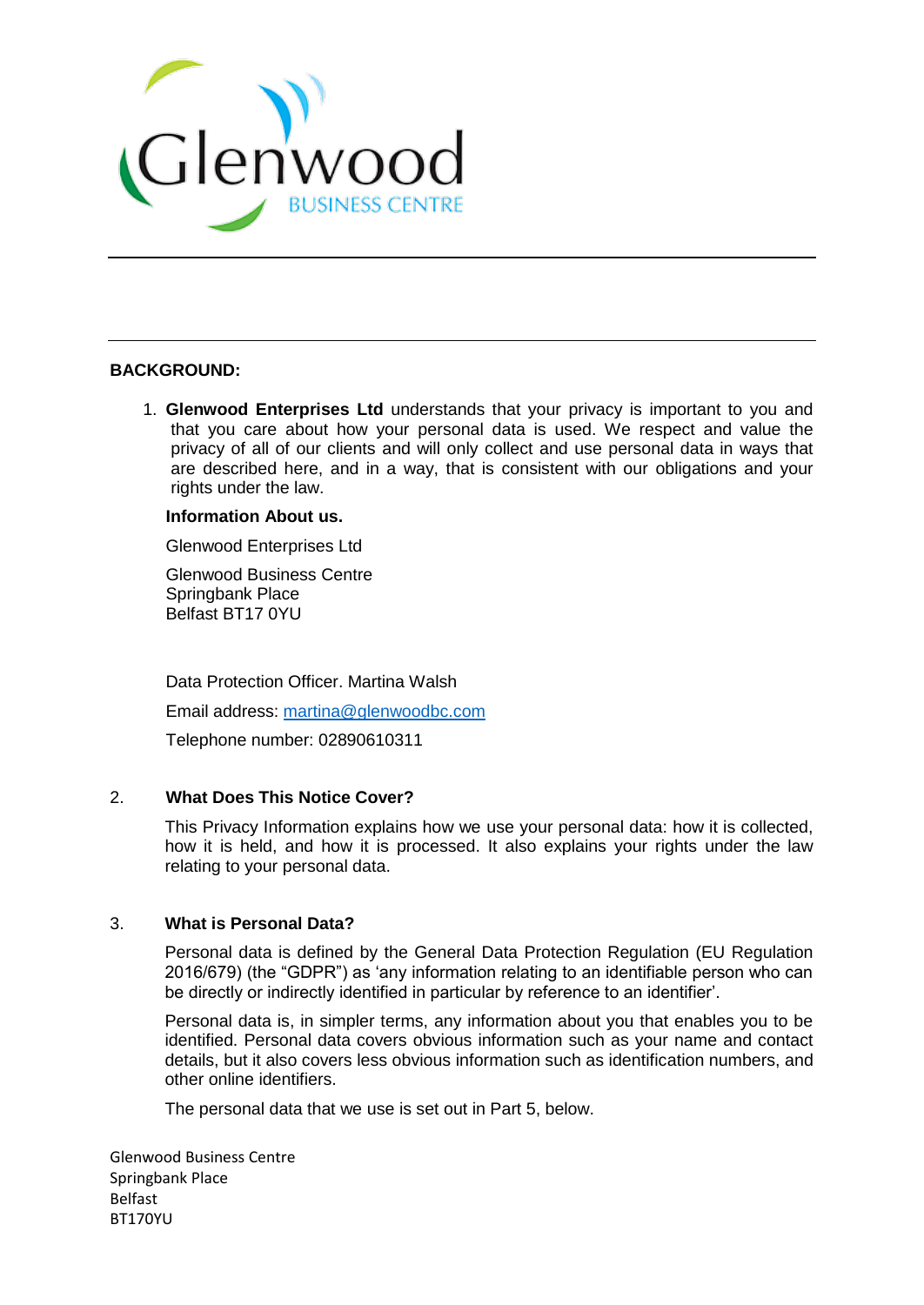

#### 4. **What Are your Rights?**

Under the GDPR, you have the following rights, which we will always work to uphold:

- a) The right to be informed about our collection and use of your personal data. This Privacy Notice should tell you everything you need to know, but you can always contact us to find out more or to ask any questions using the details above.
- b) The right to access the personal data we hold about you. The right to have your personal data rectified if any of your personal data held by us is inaccurate or incomplete. Please contact us using the details in Part 11 to find out more.
- c) The right to be forgotten, i.e. the right to ask us to delete or otherwise dispose of any of your personal data that we have. Please contact us using the details in Part 11 to find out more.
- d) The right to restrict (i.e. prevent) the processing of your personal data.
- e) The right to object to us using your personal data for a particular purpose or purposes.
- f) The right to data portability. This means that, if you have provided personal data to us directly, we are using it with your consent or for the performance of a contract, and that data is processed using automated means, you can ask us for a copy of that personal data to re-use with another service or business in many cases.
- g) Rights relating to automated decision-making and profiling. we do not use your personal data in this way**.** Part 6 explains more about how we use your personal data.

For more information about our use of your personal data or exercising your rights as outlined above. Further information about your rights can also be obtained from the Information Commissioner's Office or your local Citizens Advice Bureau.

If you have any cause for complaint about our use of your personal data, you have the right to lodge a complaint with the Information Commissioner's Office.

## 5. **What Personal Data Do We Collect?**

We may collect some or all of the following personal data (this may vary according to your relationship with us**.**

- Name
- Date of birth
- Address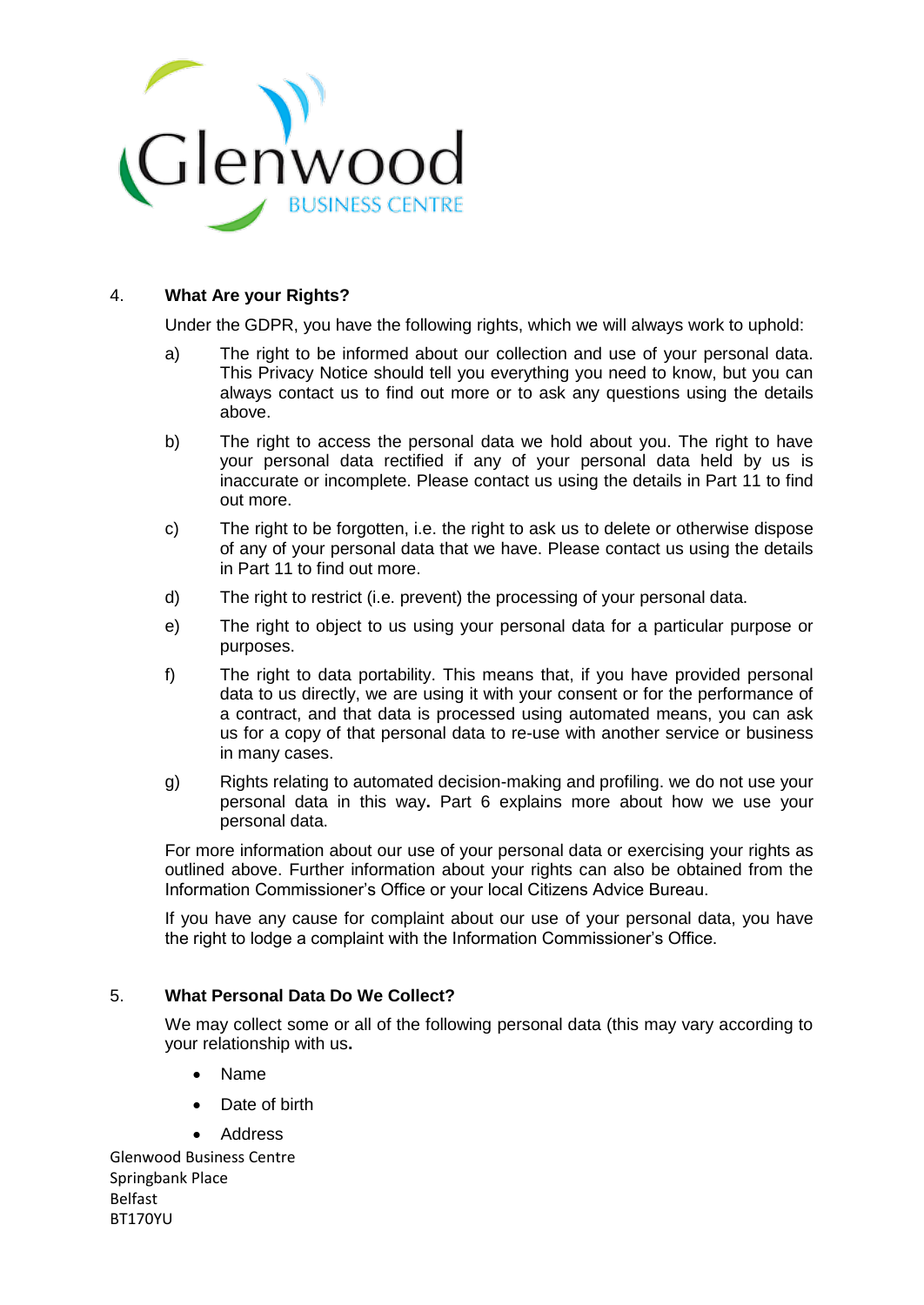

- Email address
- Telephone number
- Job title
- Profession
- Payment information

# 6. **How Do We Use Your Personal Data?**

Under the GDPR, we must always have a lawful basis for using personal data. This may be because the data is necessary for our performance of a contract with you, because you have consented to our use of your personal data, or because it is in our legitimate business interests to use it. Your personal data will be used for or may be used for one of the following purposes:

- Providing and managing your account.
- Supplying our products and services to you. Your personal details are required for us to enter into a contract with you.
- Communicating with you. This may include responding to emails or calls from you.
- Supplying you with information by email that you have opted-in to (you may unsubscribe or opt-out at any time emailing us).

# 7. **How Long Will We Keep Your Personal Data?**

We will not keep your personal data for any longer than is necessary considering the reason(s) for which it was first collected.

#### 8. **How and Where Do We Store or Transfer Your Personal Data?**

Most of your data is stored on secure UK Servers or in physically secure storage.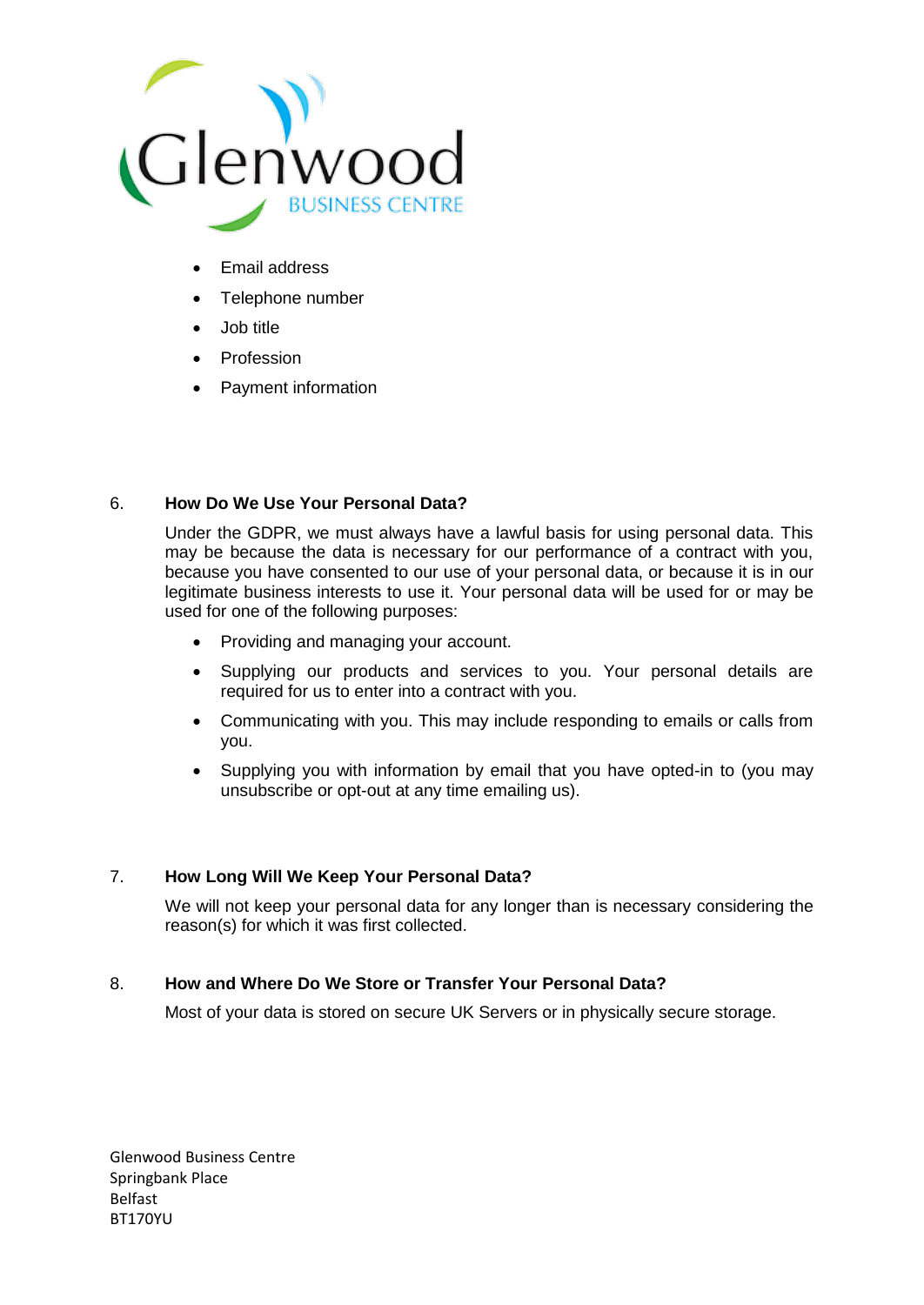

## 9. **Do We Share Your Personal Data?**

We will not share any of your personal data with any third parties for any purposes, subject to one important exception.

In some limited circumstances, we may be legally required to share certain personal data, which might include yours, if we are involved in legal proceedings or complying with legal obligations, a court order, or the instructions of a government authority.

ligations, and the third party's obligations under the law, as described above in Part 8.

If any personal data is transferred outside of the EEA, we will take suitable steps in order to ensure that your personal data is treated just as safely and securely as it would be within the UK and under the GDPR

In some limited circumstances, we may be legally required to share certain personal data, which might include yours, if we are involved in legal proceedings or complying with legal obligations, a court order, or the instructions of a government authority.

#### 10. **How Can You Access Your Personal Data?**

If you want to know what personal data we have about you, you can ask us for details of that personal data and for a copy of it (where any such personal data is held). This is known as a "subject access request".

All subject access requests should be made in writing and sent to the email or postal addresses shown in Part 11. There is not normally any charge for a subject access request. If your request is 'manifestly unfounded or excessive' (for example, if you make repetitive requests) a fee may be charged to cover our administrative costs in responding.

We will respond to your subject access request within less than one month and, in any case, not more than one month of receiving it. Normally, we aim to provide a complete response, including a copy of your personal data within that time. In some cases, however, particularly if your request is more complex, more time may be required up to a maximum of three months from the date we receive your request. You will be kept fully informed of our progress.

#### 11. **How Do You Contact Us?**

To contact us about anything to do with your personal data and data protection, including to make a subject access request, please use the details above in this document.